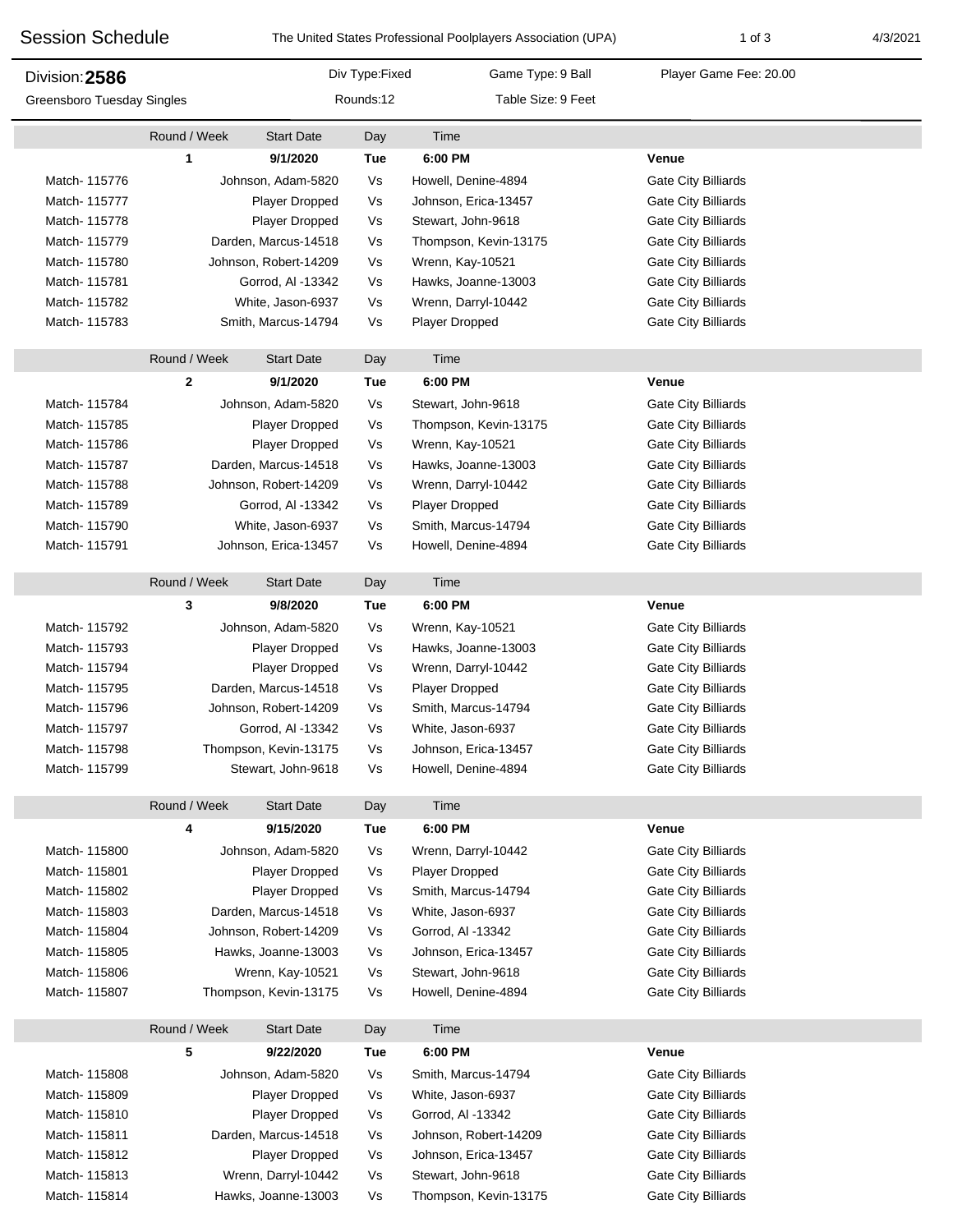I

F

| <b>Session Schedule</b> |              | The United States Professional Poolplayers Association (UPA) |           | 2 of 3                | 4/3/2021                   |  |
|-------------------------|--------------|--------------------------------------------------------------|-----------|-----------------------|----------------------------|--|
| Match-115815            |              | Wrenn, Kay-10521                                             |           | Howell, Denine-4894   | <b>Gate City Billiards</b> |  |
|                         | Round / Week | <b>Start Date</b>                                            | Day       | Time                  |                            |  |
|                         | 6            | 3/24/2021                                                    | Wed       | 6:00 PM               | <b>Venue</b>               |  |
| Match-115816            |              | Johnson, Adam-5820                                           | Vs        | Gorrod, AI -13342     | Gate City Billiards        |  |
| Match-115817            |              | Player Dropped                                               |           | Johnson, Robert-14209 | Gate City Billiards        |  |
| Match-115818            |              | Player Dropped                                               | Vs        | Darden, Marcus-14518  | Gate City Billiards        |  |
| Match- 115819           |              | White, Jason-6937                                            | Vs        | Johnson, Erica-13457  | Gate City Billiards        |  |
| Match- 115820           |              | Smith, Marcus-14794                                          |           | Stewart, John-9618    | Gate City Billiards        |  |
| Match-115821            |              | <b>Player Dropped</b>                                        |           | Thompson, Kevin-13175 | Gate City Billiards        |  |
| Match- 115822           |              | Wrenn, Darryl-10442                                          |           | Wrenn, Kay-10521      | Gate City Billiards        |  |
| Match-115823            |              | Hawks, Joanne-13003                                          |           | Howell, Denine-4894   | Gate City Billiards        |  |
|                         | Round / Week | <b>Start Date</b>                                            | Day       | Time                  |                            |  |
|                         | 7            | 3/31/2021                                                    | Wed       | 6:00 PM               | <b>Venue</b>               |  |
| Match-115824            |              | Johnson, Adam-5820                                           | Vs        | Darden, Marcus-14518  | Gate City Billiards        |  |
| Match- 115826           |              | Johnson, Robert-14209                                        |           | Johnson, Erica-13457  | <b>Gate City Billiards</b> |  |
| Match-115827            |              | Gorrod, Al -13342                                            |           | Stewart, John-9618    | Gate City Billiards        |  |
| Match-115828            |              | White, Jason-6937                                            | Vs<br>Vs  | Thompson, Kevin-13175 | Gate City Billiards        |  |
| Match- 115829           |              | Smith, Marcus-14794                                          |           | Wrenn, Kay-10521      | <b>Gate City Billiards</b> |  |
| Match-115830            |              | Player Dropped                                               |           | Hawks, Joanne-13003   | Gate City Billiards        |  |
| Match-115831            |              | Wrenn, Darryl-10442                                          |           | Howell, Denine-4894   | Gate City Billiards        |  |
|                         | Round / Week | <b>Start Date</b>                                            | Day       | Time                  |                            |  |
|                         |              | 4/7/2021                                                     |           | 6:00 PM               | <b>Venue</b>               |  |
|                         | 8            |                                                              | Wed<br>Vs |                       |                            |  |
| Match-115832            |              | Johnson, Adam-5820                                           |           | <b>Player Dropped</b> | Gate City Billiards        |  |
| Match-115833            |              | <b>Player Dropped</b>                                        | Vs        | Johnson, Erica-13457  | Gate City Billiards        |  |
| Match- 115834           |              | Darden, Marcus-14518                                         | Vs        | Stewart, John-9618    | Gate City Billiards        |  |
| Match-115835            |              | Johnson, Robert-14209                                        | Vs        | Thompson, Kevin-13175 | Gate City Billiards        |  |
| Match- 115836           |              | Gorrod, Al -13342                                            | Vs        | Wrenn, Kay-10521      | <b>Gate City Billiards</b> |  |
| Match- 115837           |              | White, Jason-6937                                            | Vs<br>Vs  | Hawks, Joanne-13003   | Gate City Billiards        |  |
| Match- 115838           |              | Smith, Marcus-14794                                          |           | Wrenn, Darryl-10442   | Gate City Billiards        |  |
| Match- 115839           |              | <b>Player Dropped</b>                                        | Vs        | Howell, Denine-4894   | Gate City Billiards        |  |
|                         | Round / Week | <b>Start Date</b>                                            | Day       | Time                  |                            |  |
|                         | 9            | 4/14/2021                                                    | Wed       | 6:00 PM               | Venue                      |  |
| Match- 115840           |              | Johnson, Adam-5820                                           | Vs        | Johnson, Erica-13457  | Gate City Billiards        |  |
| Match-115841            |              | Player Dropped                                               |           | Stewart, John-9618    | <b>Gate City Billiards</b> |  |
| Match-115842            |              | <b>Player Dropped</b>                                        |           | Thompson, Kevin-13175 | <b>Gate City Billiards</b> |  |
| Match- 115843           |              | Darden, Marcus-14518                                         |           | Wrenn, Kay-10521      | <b>Gate City Billiards</b> |  |
| Match- 115844           |              | Johnson, Robert-14209                                        |           | Hawks, Joanne-13003   | Gate City Billiards        |  |
| Match-115845            |              | Gorrod, Al -13342                                            |           | Wrenn, Darryl-10442   | Gate City Billiards        |  |
| Match- 115846           |              | White, Jason-6937                                            |           | <b>Player Dropped</b> | Gate City Billiards        |  |
| Match- 115847           |              | Smith, Marcus-14794                                          |           | Howell, Denine-4894   | Gate City Billiards        |  |
|                         | Round / Week | <b>Start Date</b>                                            | Day       | Time                  |                            |  |
|                         | 10           | 4/21/2021                                                    | Wed       | 6:00 PM               | Venue                      |  |
| Match- 115848           |              | Johnson, Adam-5820                                           | Vs        | Thompson, Kevin-13175 | Gate City Billiards        |  |
| Match-115849            |              | Player Dropped                                               |           | Wrenn, Kay-10521      | Gate City Billiards        |  |
| Match-115850            |              | Player Dropped                                               |           | Hawks, Joanne-13003   | Gate City Billiards        |  |
| Match-115851            |              | Darden, Marcus-14518                                         |           | Wrenn, Darryl-10442   | Gate City Billiards        |  |
| Match-115852            |              | Johnson, Robert-14209                                        | Vs        | Player Dropped        | Gate City Billiards        |  |
| Match- 115853           |              | Gorrod, Al -13342                                            |           | Smith, Marcus-14794   | Gate City Billiards        |  |

Match- 115854 White, Jason-6937 Vs Howell, Denine-4894 Gate City Billiards